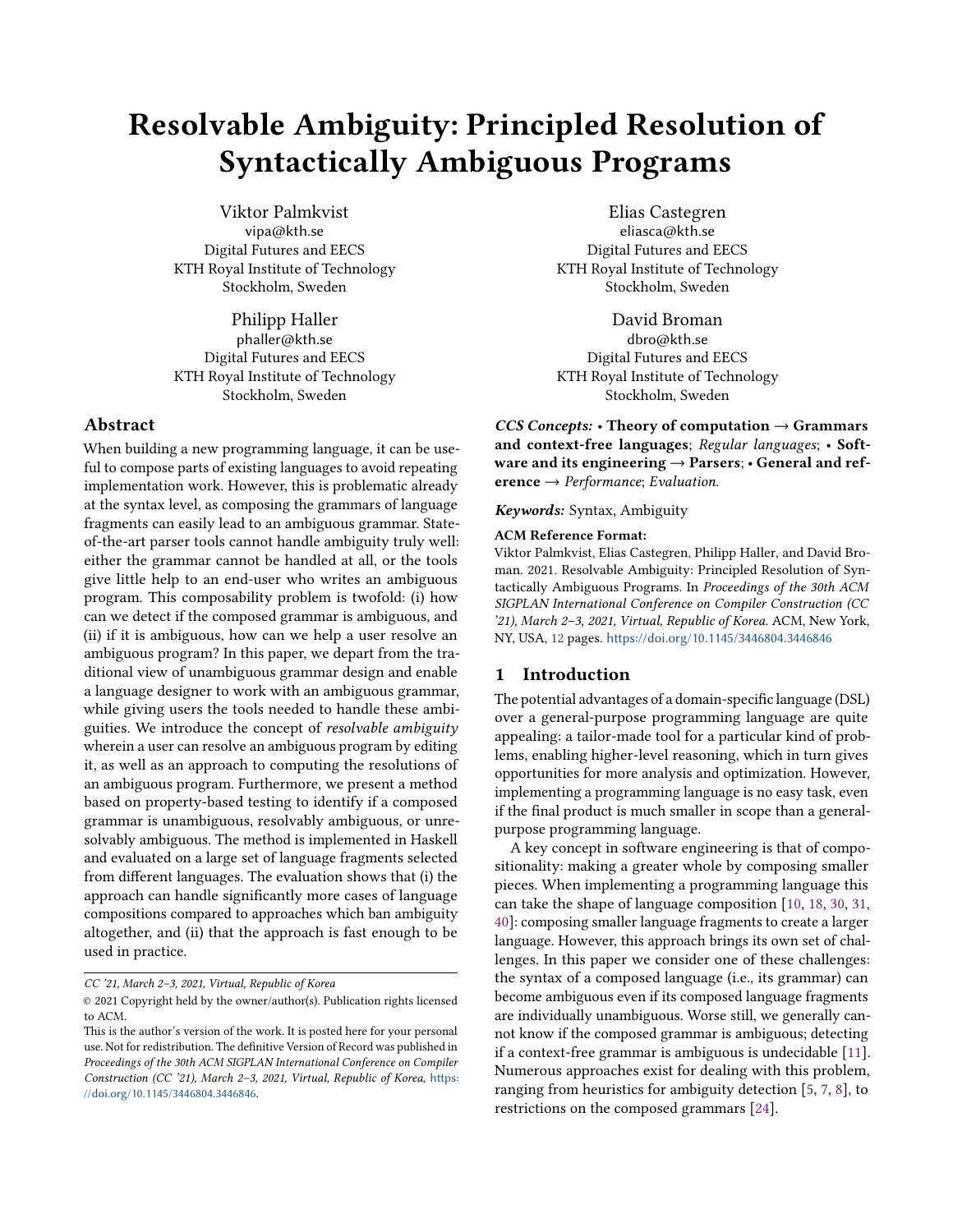Note that all these efforts are for a singular cause: to reject all ambiguous grammars. This is a natural approach given that most literature describes this as the singular way to handle ambiguity [\[3,](#page-10-9) [13,](#page-10-10) [21,](#page-10-11) [38,](#page-11-2) [43\]](#page-11-3). Following our previous work [\[31\]](#page-10-3) we take a slightly less drastic approach: we merely reject ambiguous programs, similarly to [\[14,](#page-10-12) [16\]](#page-10-13). This means that grammar composition is less likely to be problematic because grammar ambiguity is not automatically a problem. However, it presents us with a new question: what do we do when programmers write an ambiguous program?

An ambiguous program is normally defined as a program with more than one parse tree (or equivalently, multiple leftmost derivations). We consider a slightly different definition: an ambiguous program is a program with more than one abstract syntax tree (AST). We thus consider parsing to be a function parse from programs to sets of ASTs, where each AST is a different interpretation of a parsed program.

Previous approaches that handle ambiguity do so by showing each valid (localized) AST [\[14,](#page-10-12) [16,](#page-10-13) [31\]](#page-10-3), with the expectation that the user figures out how to resolve the ambiguity, typically using grouping parentheses. This is quite useful for a language designer, but less appropriate for an end-user; the AST is an implementation detail, and it may not be possible for an end-user to disambiguate the program.

Our approach instead presents an unambiguous program for each possible interpretation, i.e., we present concrete rewrites that resolve the ambiguity. Slightly more formally, given an ambiguous program p, and for all  $t \in parse(p)$  we wish to present another program p' such that  $parse(p') = \{t\}$ .<br>As mentioned, this is not always possible; not all trees t have As mentioned, this is not always possible: not all trees  $t$  have a corresponding unambiguous program  $p'$ . In such a case we<br>say that **p** is *unresolvably ambiguous* say that  $p$  is unresolvably ambiguous.

Extending this concept to grammars, we have three possible classifications of a grammar:

- 1. It is unambiguous.
- 2. It is resolvably ambiguous, i.e., every ambiguous program can be resolved by a programmer.
- 3. It is unresolvably ambiguous, i.e., there is at least one ambiguous program that a programmer cannot resolve.

The state of the art in parsing does not distinguish the latter two. We make a distinction between resolvable and unresolvable ambiguities, and show how to automatically suggest resolutions for the former.

However, detecting whether a grammar is ambiguous (resolvably or unresolvably so) is still difficult. Our approach builds upon property-based testing (PBT) [\[12\]](#page-10-14). We formulate "unambiguous" and "unambiguous or resolvably ambiguous" as properties of programs, then generate an arbitrarily large amount of syntactically valid programs of increasing size for a given grammar and test if the properties hold. Any counterexamples are shrunk and then reported to the user. The formulation is simple, and surprisingly effective in practice: when a property does not hold for a grammar we typically find a counterexample within a few seconds.

As a further refinement, we also allow a language designer to mark a discovered resolvable ambiguity as accepted, whereby our PBT-tool no longer reports that ambiguity (or variations of it), allowing other ambiguities to be reported, should they be present.

In summary, we make the following contributions:

- The concept of resolvable ambiguity and an associated language design workflow (Section [2\)](#page-1-0).
- To enable computing resolutions we introduce the concept of an AST-language, the set of programs that can be parsed as (at least) a given AST. A key insight is to formulate these as visibly-pushdown languages [\[4\]](#page-10-15), which enables later analysis (Section [4\)](#page-4-0).
- We use these AST-languages to compute the resolutions of resolvably ambiguous programs. Our approach localizes the ambiguous part of the program (similar to previous approaches), and additionally, in the common case also produces concrete rewritings into unambiguous programs (Section [5\)](#page-5-0).

We also make the following claims: (i) our approach can handle significantly more cases of language composition without additionally modifying the composed language when compared with approaches requiring unambiguous compositions, and (ii) our implementation is fast enough for practical use, both for resolving ambiguities in written programs and finding ambiguities in grammars using PBT. We support these claims with an implementation that we describe and evaluate in Section [6.](#page-6-0) Note that we make no contributions or claims on the process of parsing itself, though we do place some restrictions on its output, see Section [5.](#page-5-0)

# <span id="page-1-0"></span>2 Resolvable Ambiguity and a Language Design Workflow

Given a function parse from programs to sets of ASTs, we say that a program  $p$  is resolvable iff:

$$
\forall t \in parse(p). \exists p'. \text{ parse}(p') = \{t\}
$$

Note that an unambiguous program is trivially resolvable. With this new tool in hand we propose the workflow presented in Figure [1a.](#page-2-0) The language designer starts by picking the language fragments they wish to include, which yields a composed language. Next, we run our PBT analysis which gives one of three results:

• Resolvably ambiguous. In this case we have a choice: either we change the grammar to remove the ambiguity, or we accept the ambiguity and leave it in the language. If we leave it the tool will not report this particular ambiguity again.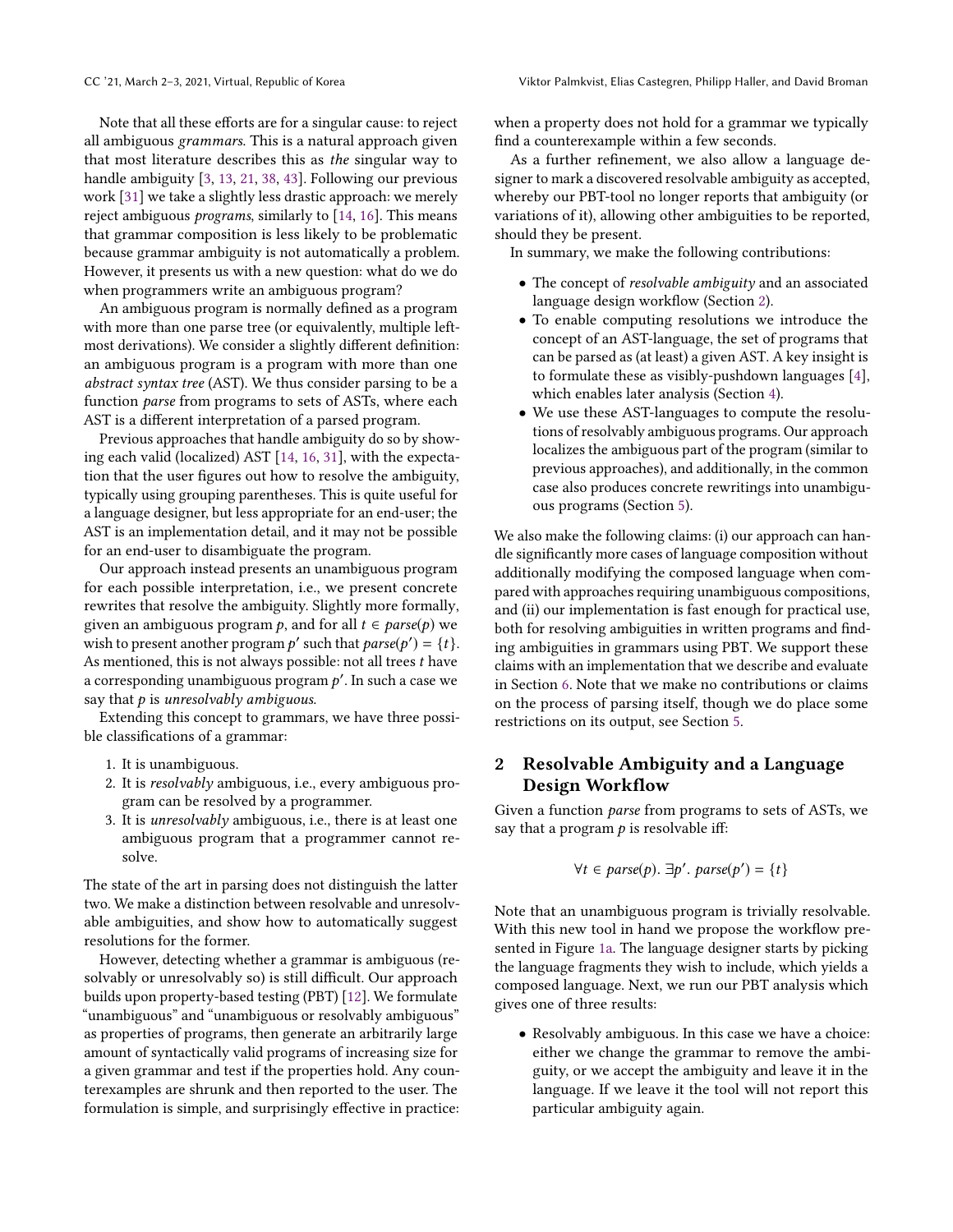<span id="page-2-0"></span>

Figure 1. [\(a\)](#page-2-0) The workflow for a language designer. [\(b\)](#page-2-1) Example ambiguity error.

- Unresolvably ambiguous. In this case we must change the grammar to remove the ambiguity, since an enduser encountering the ambiguity would be stuck, they would not be able to resolve the ambiguity.
- No unaccepted ambiguities. In this case we are done, the composed language most likely<sup>[1](#page-2-2)</sup> only contains ambiguities the end-user can solve.

For an end-user, the workflow is now quite simple. An ambiguous program is treated as any other error the compiler can detect; compilation ends and the user gets an error message with guidance on how to solve the issue. As an example, Figure [1b](#page-2-1) shows the output of our tool when encountering the "dangling else" ambiguity.

## 3 Describing Concrete Syntax and ASTs

This section describes the grammars we use to describe the concrete syntax and corresponding abstract syntax trees (ASTs) of programs. Most literature does not explicitly deal with ASTs, choosing instead to work with parse trees or leftmost derivations, leaving AST construction as an exercise for the reader. Our analysis needs to deal with ASTs directly, thus we must be explicit in their description. However, none of the ideas in this section are novel, we thus exemplify previous uses of similar ideas with references below. We begin with context-free grammars, then make the following extensions:

- 1. Our grammars are in Extended Backus-Naur Form, i.e., production right-hand sides are regular expressions (cf. [\[23\]](#page-10-16)).
- 2. Productions are labelled (cf. [\[42\]](#page-11-4)).
- 3. We add special support for grouping parentheses (cf. [\[42\]](#page-11-4)).
- 4. Terminals are designated as semantically unimportant or important (cf. [\[22\]](#page-10-17)).
- 5. Precedence and associativity are expressed through special annotations we call exclusions (cf. [\[2,](#page-10-18) [26\]](#page-10-19)).

We use the following small language with addition, multiplication, lists, let-expressions, and numeric literals as a running example:

<span id="page-2-1"></span>
$$
E \rightarrow E' * E
$$
  
\n
$$
E \rightarrow E' * E
$$
  
\n
$$
E \rightarrow '[E' E']'
$$
  
\n
$$
E \rightarrow 'let' Ident
$$
  
\n
$$
E \rightarrow 'let' Ident
$$
  
\n
$$
E \rightarrow 'let' Ident
$$
  
\n
$$
E \rightarrow E' \in 'E'
$$
  
\n
$$
E \rightarrow \text{Int}
$$
  
\n
$$
E \rightarrow \text{Int}
$$
  
\n
$$
E \rightarrow \text{Int}
$$
  
\n
$$
E \rightarrow \text{Int}
$$

′

Monospace font represents terminals, e.g. 'let' and Ident, while  $\epsilon$  represents the empty sequence.

First we change the right-hand side of each production to be a regular expression instead of a sequence (i.e., our grammars are in Extended Backus-Naur Form, or EBNF). This serves to lessen the amount of intermediate nodes in the AST. We also add a label to each production, to give them unique identifiers. We use parentheses for grouping, + for union, and <sup>∗</sup> for Kleene star.

$$
E \rightarrow a: E' + E
$$
  
\n
$$
E \rightarrow m: E' * E
$$
  
\n
$$
E \rightarrow l: [C(E(\cdot, E) * + \epsilon)']'
$$
  
\n
$$
E \rightarrow x: [C(E \cdot E) * + \epsilon)']'
$$
  
\n
$$
E \rightarrow n: Int
$$
  
\n
$$
E \rightarrow n: [C(E \cdot E) * (C(E \cdot E))] \rightarrow E
$$

As an example, consider the string '[1,2]' with EBNF and labels (left) and without (right, using subscripts to specify which production produced the node, e.g.,  $E_{l2}$  is the second production of the  $E_l$  non-terminal):



The extra internal nodes in the right tree would present problems for disambiguation later.

Next we add support for grouping parentheses in the form of a pair of terminals per non-terminal. Syntactically speaking these are equivalent with adding a production  $E \rightarrow '('E')'$ , except they are discarded when constructing the AST. Note the difference between  $(x)$  and  $'(x')$ ; the former is the same as  $x$ , the latter is  $x$  surrounded by two terminals that happen to be parentheses. We also designate each

Ambiguity error with 2 alternatives.

<span id="page-2-2"></span> $1$ This is an inherent limitation of PBT, see Section [6.2.](#page-7-0)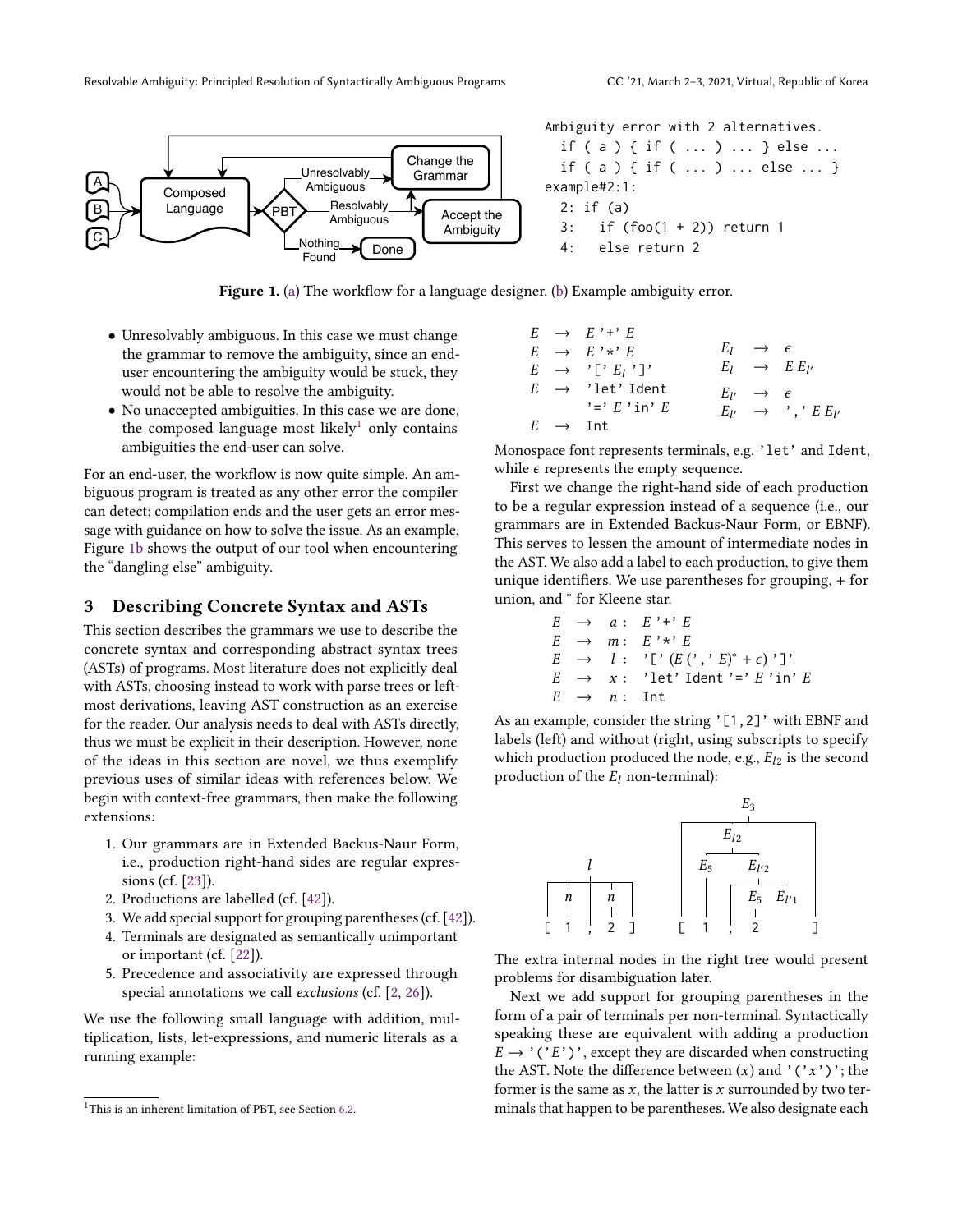<span id="page-3-0"></span>Productions

|  |                         | $E \rightarrow a : E_{\{x\}}' + E_{\{x,a\}}$              | Grouping                                  |
|--|-------------------------|-----------------------------------------------------------|-------------------------------------------|
|  |                         | $E \rightarrow m: E_{\{x,a\}}$ '*' $E_{\{x,a,m\}}$        |                                           |
|  |                         | $E \rightarrow l : '[\cdot (E(\cdot, E)^* + \epsilon)']'$ | $\prime$ ( $\prime$ E $\prime$ ) $\prime$ |
|  |                         | $E \rightarrow x : 'let'$ Ident '=' E 'in' E              |                                           |
|  | $E \rightarrow n$ : Int |                                                           |                                           |
|  |                         |                                                           |                                           |

Figure 2. Completed grammar of the running example.

terminal as semantically important or unimportant. Since most terminals fall into the second category we designate the important ones by underlining them:

Productions

|  |                         | $E \rightarrow a : E' + E$                                    |          |
|--|-------------------------|---------------------------------------------------------------|----------|
|  |                         | $E \rightarrow m: E' * E$                                     | Grouping |
|  |                         | $E \rightarrow l : '[\; (E(\;', 'E)^* + \epsilon)']'$ '('E')' |          |
|  |                         | $E \rightarrow x : 'let'$ Ident '=' E 'in' E                  |          |
|  | $E \rightarrow n$ : Int |                                                               |          |
|  |                         | These changes mean that we can use grouping parentheses       |          |

and unimportant terminals for disambiguation. The former is often used for operator expressions, while the latter can be used, e.g., to disambiguate with optional semicolons. For example, the strings  $'(1+2)*3'$  and  $'[1,2]'$  produce these ASTs:

$$
\begin{array}{c|cc}\nm\\
 & n & \\
\hline\nn & n & \\
1 & 2 & 3 & \\
1 & 2 & 3 & \\
\end{array}\n\qquad\n\begin{array}{c|cc}\n & & & & \\
 & & & & \\
n & & & & \\
n & & & & \\
n & & & & \\
1 & 2 & 3 & \\
1 & 2 & 3 & \\
\end{array}
$$

Note that all unimportant terminals are discarded from both ASTs, as well as the grouping parentheses in the left AST.

Finally we consider precedence and associativity. A common approach is to create a precedence ladder by splitting each non-terminal into several non-terminals, one per precedence level. Explicitly doing this is undesireable in our setting, for two reasons:

- 1. It requires total precedence, but we wish to allow, e.g., leaving the precedence between operators from different languages undefined.
- 2. Grouping parentheses as described above recurse to the same non-terminal, which would then not contain productions representing lower precedence operators.

The former suggests that we cannot use precedence ladders unchanged, and the latter suggests that we need some explicit support in our grammars; we cannot simply rewrite the grammar without breaking grouping parentheses.

We thus adopt an approach that coincides with precedence ladders if precedence is total and transitive, but allows the absence of both these properties. To simplify later analysis we treat precedence and associativity as user-facing conveniences to be translated to a simpler form. We describe the

<span id="page-3-2"></span>
$$
E \rightarrow 'let' Ident '=' E'in' E
$$
  
\n
$$
E \rightarrow E_1
$$
  
\n
$$
E_1 \rightarrow E_1' 'E_2
$$
  
\n
$$
E_1 \rightarrow E_2
$$
  
\n
$$
E_2 \rightarrow E_2' ' * ' E_3
$$
  
\n
$$
E_2 \rightarrow E_3
$$
  
\n
$$
E_3 \rightarrow '[ (E (' , ' E)^* + \epsilon) ' ]'
$$
  
\n
$$
E_3 \rightarrow Int
$$
  
\n
$$
E_3 \rightarrow ' (' E')'
$$

Figure 3. The same grammar as Figure [2](#page-3-0) but in EBNF with a precedence ladder.

simpler form first, then the translation, then illustrate both with examples.

We introduce exclusions, annotations on the non-terminals appearing on the right-hand side of a production. Each exclusion is a set of production labels denoting the productions that may not appear in that position. For example,  $E_{\{a,x\}}$  may parse as neither the production labelled *a*, nor the production labelled  $x$ . It may, however, parse as a pair of grouping parentheses that contain either of these productions. We write  $E_{\emptyset}$  as E to reduce clutter.

Translation is then a process of examining the relative precedence of every pair of productions and the associativity of each production and adding exclusions as appropriate. For example, if  $E \to m : E' *'E$  has higher precedence than  $E \to a : E' + E$  we update m to  $E \to m : E_{\{a\}}' * E_{\{a\}}$ . If  $m$  is additionally left-associative we update it to  $E \to m$ . *m* is additionally left-associative we update it to  $E \rightarrow m$ :  $E_{\{a\}}'$ \*' $E_{\{a,m\}}$ .<br>Applying the

Applying the usual precedences to our running example (let < addition < multiplication) as well as associativities (left-associative multiplication and addition) yields the grammar in Figure  $2^2$  $2^2$ . Note that production *a* has exclusions containing  $x$  due to precedence and *a* due to associativity and taining  $x$  due to precedence and  $a$  due to associativity, and correspondingly  $m$  has exclusions containing both  $x$  and  $a$ due to precedence, and  $m$  due to associativity.

To illustrate the concrete syntax in more familiar terms we also show a translation to normal EBNF grammars using a precedence ladder in Figure [3.](#page-3-2)

When describing grammar formalisms a natural question is that of expressiveness: how expressive are the grammars we present here? Technically speaking they retain the full expressiveness of context-free languages; we can trivially translate a CFG by simply generating unique labels for each production and designating all terminals important. However, such a translation does not use any of our added features

<span id="page-3-1"></span> ${\rm ^2The}$  observant reader may notice that this grammar no longer recognizes, e.g.,  $1 + \text{let } x = 2 \text{ in } 3$ . This is a limitation we retain from precedence ladders, see Section [6.5.2](#page-9-0) for more discussion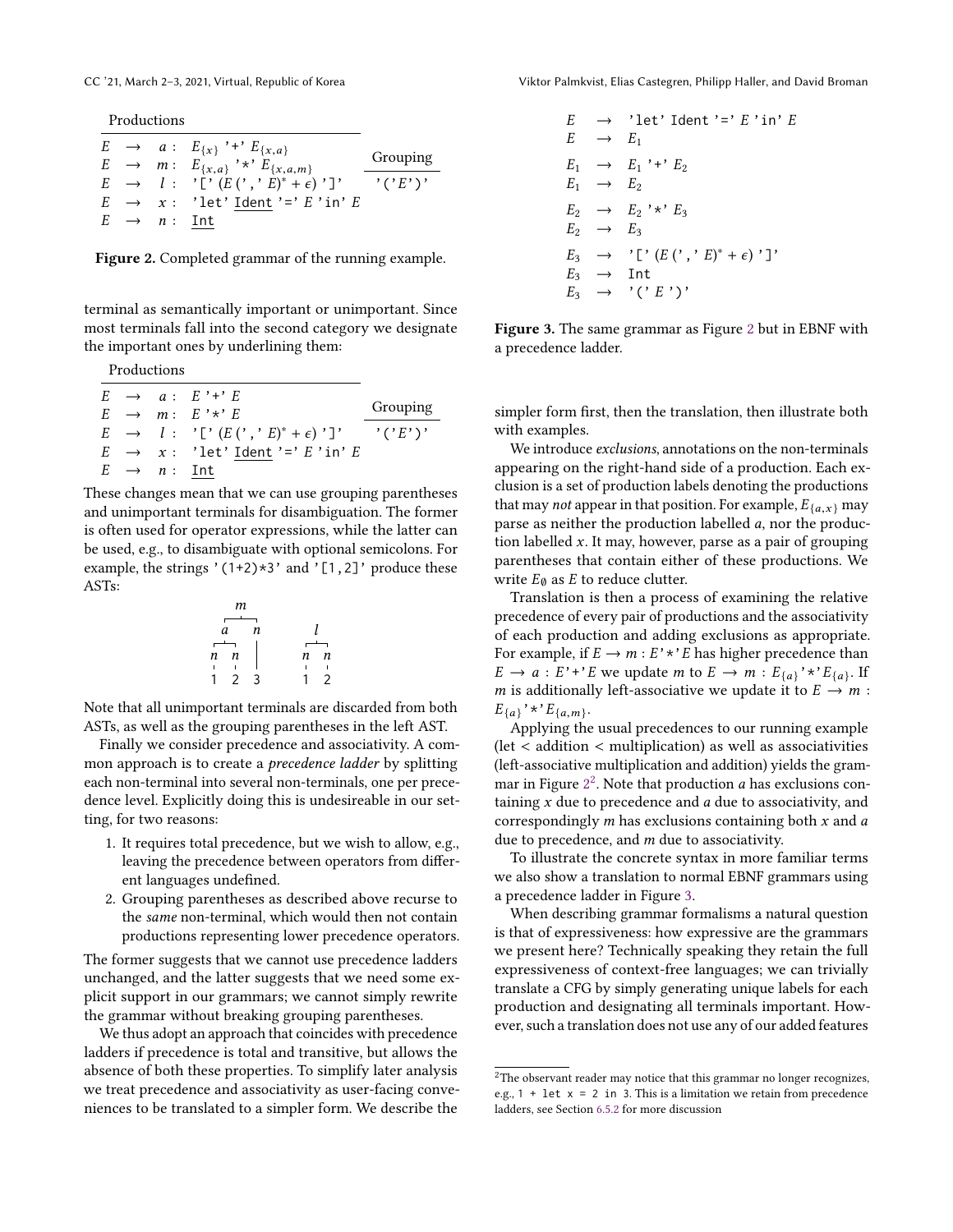and would thus not benefit from any of our work; no disambiguation would be possible. We explore the implications of this in the evaluation, in Section [6.5.](#page-8-0)

We are now ready to describe the language of an AST.

#### <span id="page-4-0"></span>4 The Language of an Abstract Syntax Tree

Central to our approach is the (seemingly obvious) idea that there need not be a one-to-one correspondence between programs and ASTs. One side of this is obvious from the presence of ambiguity: an ambiguous program corresponds to multiple ASTs. The other side is more important in our context: a single AST corresponds to multiple written programs, i.e., it can be written in multiple ways. This fact is necessary to enable disambiguation; given an ambiguous program p and an intended AST  $t \in parse(p)$  we need to find another program p' such that  $parse(p') = \{t\}$ , but this would<br>not be possible if each AST had only one corresponding not be possible if each AST had only one corresponding program.

Note that this is achieved by ASTs not being perfect representations of written programs; some information is discarded, in our case tokens that are marked semantically unimportant and grouping parentheses. Finding a disambiguating program  $p'$  is thus a matter of "re-adding" whatever *parse*<br>discarded except we now have to consider all possible comdiscarded, except we now have to consider all possible combinations of discards.

For example, in a language with arithmetics the AST obtained by parsing '1 + 2  $*$  3' could also have been obtained from, e.g., '(1) + 2  $\star$  3', '1 + (2  $\star$  3)', or 1 + ((2  $\star$ (3))). The set of such programs is typically infinite, since we can add any number of redundant grouping parentheses.

A key insight here is that this set of programs, the set of programs that can be parsed as (at least) the given AST, is a language in the language-theoretic sense: it is a set of words. We refer to this language as an AST-language, denoted by  $words(t)$  for an AST  $t$ . We can thus reframe the problem of disambiguation as a language-theoretic one: searching for an unambiguous program is the same as searching for a program that belongs to words $(t)$  for exactly one t.

This section thus describes the construction of an automaton that recognizes words $(t)$  for a given t. To facilitate later analysis we ensure that the automaton is visibly pushdown, since visibly pushdown automata (VPDA) are closed under boolean operations [\[4\]](#page-10-15). Section [4.1](#page-4-1) successively builds the automaton for a relatively simple case in order to give an intuition for the process, then Section [4.2](#page-5-1) mentions additional considerations required for operation in general.

#### <span id="page-4-1"></span>4.1 A Simple Case

To make figures tractably small we switch our running example language to a smaller one containing two unary operators (prefix '!' and postfix '?', to show precedence) and a list with optional trailing comma (to show a slightly more complex discarded sequence of terminals):

| Productions |
|-------------|
|             |

|  | $E \rightarrow q: E'$ ?                                                        |
|--|--------------------------------------------------------------------------------|
|  | $E \rightarrow c : '!' E_{\{q\}}$                                              |
|  | $E \rightarrow l : '[\; (E(\;', \; E)^* + \epsilon) (\;', \; ' + \epsilon)']'$ |
|  | $E$ $\;\rightarrow$ $\;n:$ Int                                                 |
|  | Grouping                                                                       |
|  | $^{\prime}$ ('E')'                                                             |
|  |                                                                                |

Our example constructs an automaton for the AST obtained from parsing '[1, !(2?)]' using the above grammar. Additionally, our process requires a way to uniquely identify each node in an AST, thus this section adds indices to the labels used for nodes in displayed ASTs. We consider our extensions in the same order as the previous section, i.e., at first we only consider a labelled EBNF grammar and ignore all other features, then we consider discarded nodes, then exclusions.

When parsing using a labelled EBNF grammar, without discarding any information, a given AST can only be parsed in exactly one way, namely the flattening of the tree. In this case, the AST (which is then more like a parse tree) looks as on the left (using  $q$  for grouping parentheses), and the AST-language is recognized by the pushdown automaton on the right (though we have no need of the stack yet):



When ASTs additionally discard unimportant terminals the AST-language is no longer merely a flattening of the tree; it instead has to represent all possible discarded sequences of terminals. In some cases this yields no difference, e.g., production q discards exactly one terminal '?'. In other cases there is a small difference, e.g., the end of production l may discard either ',]' or merely ']'. Our running example thus yields:



This automaton recognizes ' $[1, !(2?)$ ,  $]$ ' as a different program that can parse as the same AST, which is correct since the trailing comma is discarded after parsing.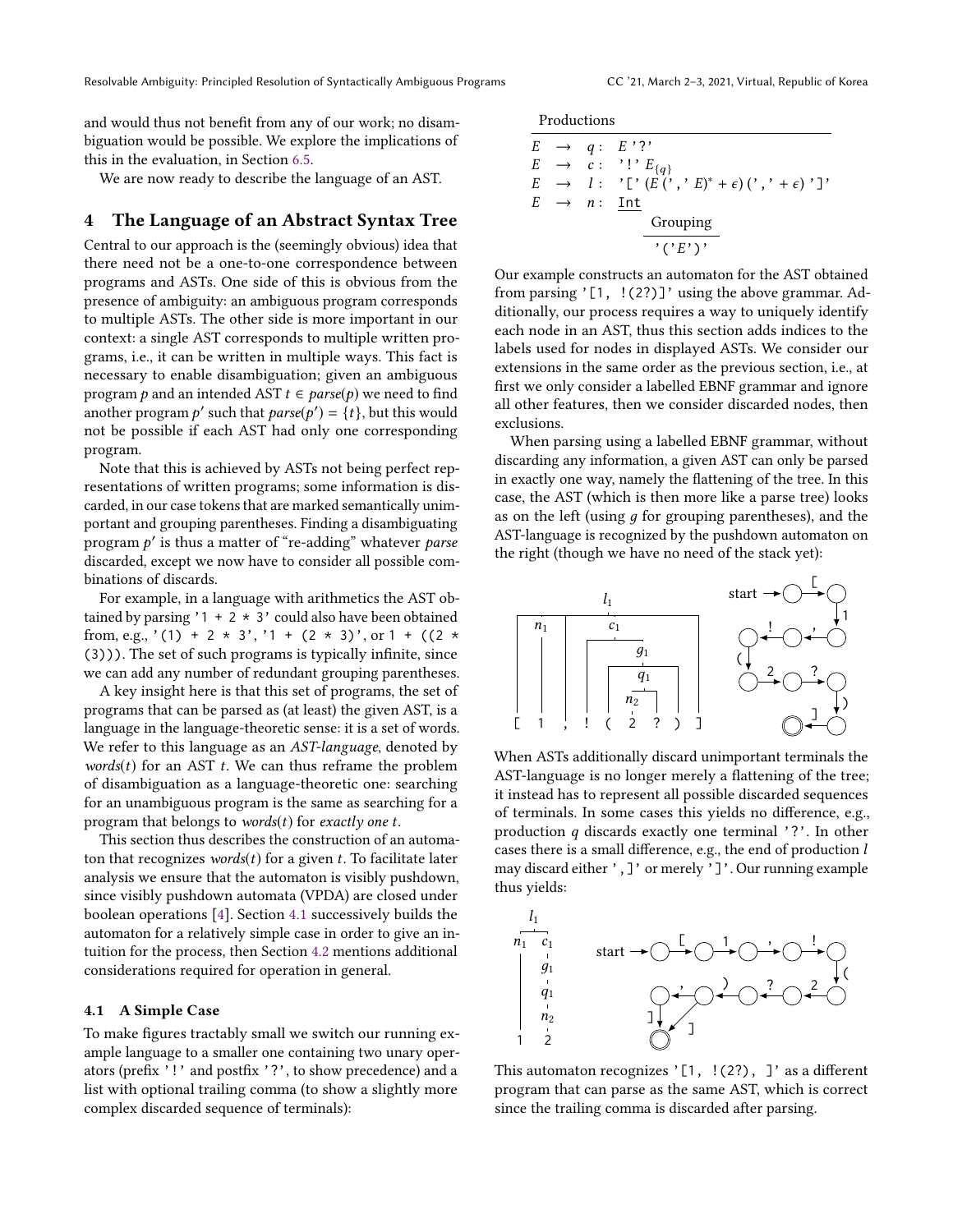In general, the discarded sequence of terminals between two retained points in a production must be described by a regular language since all non-terminals are retained. For example, the AST obtained by parsing '[]' consists of a single node  $l$  with no children. The  $l$  production is described by the regular expression '['  $(E(', 'E)^* + \epsilon)'', 'F'$ .<br>However the sub-expression  $E(', 'E)^*$  cannot be part of the However, the sub-expression  $E(', 'E)^*$  cannot be part of the AST-language for this tree since it contains a non-terminal AST-language for this tree since it contains a non-terminal, which cannot be discarded. Replacing this sub-expression with the empty language and then simplifying we find that the AST-language for this tree is '['(',' +  $\epsilon$ )']'.

Returning to the AST-language for  $'[1, (2?)]$ ', we now take discarded grouping parentheses into account. The AST no longer contains the  $q_1$  node, and the automaton must allow inserting an arbitrary (balanced) amount of parentheses around each node. We ensure this by pushing to the stack when recognizing a '(' and popping on ')'. To ensure that parentheses pair correctly around each node we use the (unique) label of the node as the stack symbol. To reduce clutter we write ∘  $\stackrel{+a}{\longrightarrow}$  ∘ as shorthand for an edge that recognizes '(' and pushes a on the stack, while  $\circ \frac{-a}{\rightarrow} \circ$  or correspondingly recognizes ')' and pops a from the stack<sup>3</sup> correspondingly recognizes ')' and pops  $a$  from the stack<sup>[3](#page-5-2)</sup>.



Note that this automaton recognizes '[1, !2?]' which is incorrect; this program cannot parse as the same AST because of the exclusion in production  $c$ , which we have yet to take into account.

An exclusion has the effect of forbidding a particular node from being a direct child without at least one intermediate pair of grouping parentheses. The AST-language must thus require at least one pair in such a location. In this case we have only one relevant exclusion: q may not be a direct child of c. The final AST-language is thus:



<span id="page-5-2"></span><sup>&</sup>lt;sup>3</sup>This works for our example since we have only a single form of grouping parentheses, otherwise we would have to be explicit.

Note that there are now two required transitions  $\circ \xrightarrow{+q_1} \circ$ and  $\circ \xrightarrow{-q_1} \circ$ , i.e., there is a required pair of parentheses around the  $q_1$  node, which removes the incorrectly recognized program from the last step.

#### <span id="page-5-1"></span>4.2 Trickier Cases

The previous section is sufficient for operation in the common case and gives a good intuition, but is not enough for the general case. Additionally, the following points need to be addressed:

- We need to maintain the visibly pushdown property even in the presence of brackets in productions.
- We need to track exactly which symbol produced each node in the AST.
- Non-total precedence cannot be parsed using precedence ladders and instead requires a different approach.

This does not change the intuition from the previous section, but the interested reader can read more on these points (especially our solutions to them) at doi[:10.5281/zenodo.4458159.](https://doi.org/10.5281/zenodo.4458159)

## <span id="page-5-0"></span>5 Finding the Resolutions of an Ambiguity

This section describes our approach to finding the resolutions of an ambiguity using the automata described in the previous section. As a reminder, given an ambiguous program  $p$ , and for every  $t \in parse(p)$  we wish to find another program  $p'$ <br>such that  $pare(h') = ft$ such that  $parse(p') = \{t\}.$ <br>The core of our approach

The core of our approach is simple: the VPDAs from Sec-tion [4](#page-4-0) let us compute  $A_t := \text{words}(t) \cup_{t' \in \text{parse}(p) \setminus \{t\}} \text{words}(t').$ <br>Note that this is possible because VPDAs are closed under Note that this is possible because VPDAs are closed under boolean operations [\[4\]](#page-10-15); it would not be possible for normal pushdown automata. If  $A_t$  recognizes the empty language, the ambiguity is unresolvable. Otherwise we can find a shortest program p' recognized by  $A_t$ . This program can parse as <br>t but no other  $t' \in \text{base}(t)$  by the construction of A. In t, but no other  $t' \in parse(p)$ , by the construction of  $A_t$ . In practice  $p'$  is almost always unambiguous (c f. Section 6.3) practice p' is almost always unambiguous (c.f. Section [6.3\)](#page-7-1),<br>i.e., a valid resolution of the ambiguity, but this is not guarant i.e., a valid resolution of the ambiguity, but this is not guaranteed. Thus, we additionally reparse  $p'$  and produce an error<br>if it turns out to be ambiguous if it turns out to be ambiguous.

We also localize the ambiguity. In the common case the vast majority of a program is irrelevant for an ambiguity, e.g., in a language without precedence '1 +  $(2 + (3 * 4) * 5)'$ has the same ambiguity as '2 +  $\times$   $\times$  5', which is a simpler, smaller program. Note that this can remove sibling trees, ancestors, and subtrees, all of which can be arbitrarily large. This greatly shrinks the problem size, and as an additional bonus presents smaller ambiguities to the user.

To do this, we exploit the sharing present in shared packed parse forests (SPPFs) [\[39\]](#page-11-5), similar to [\[16\]](#page-10-13). For example, consider parsing the program '1 + (2 + (3  $*$  4)  $*$  5)' with the following grammar: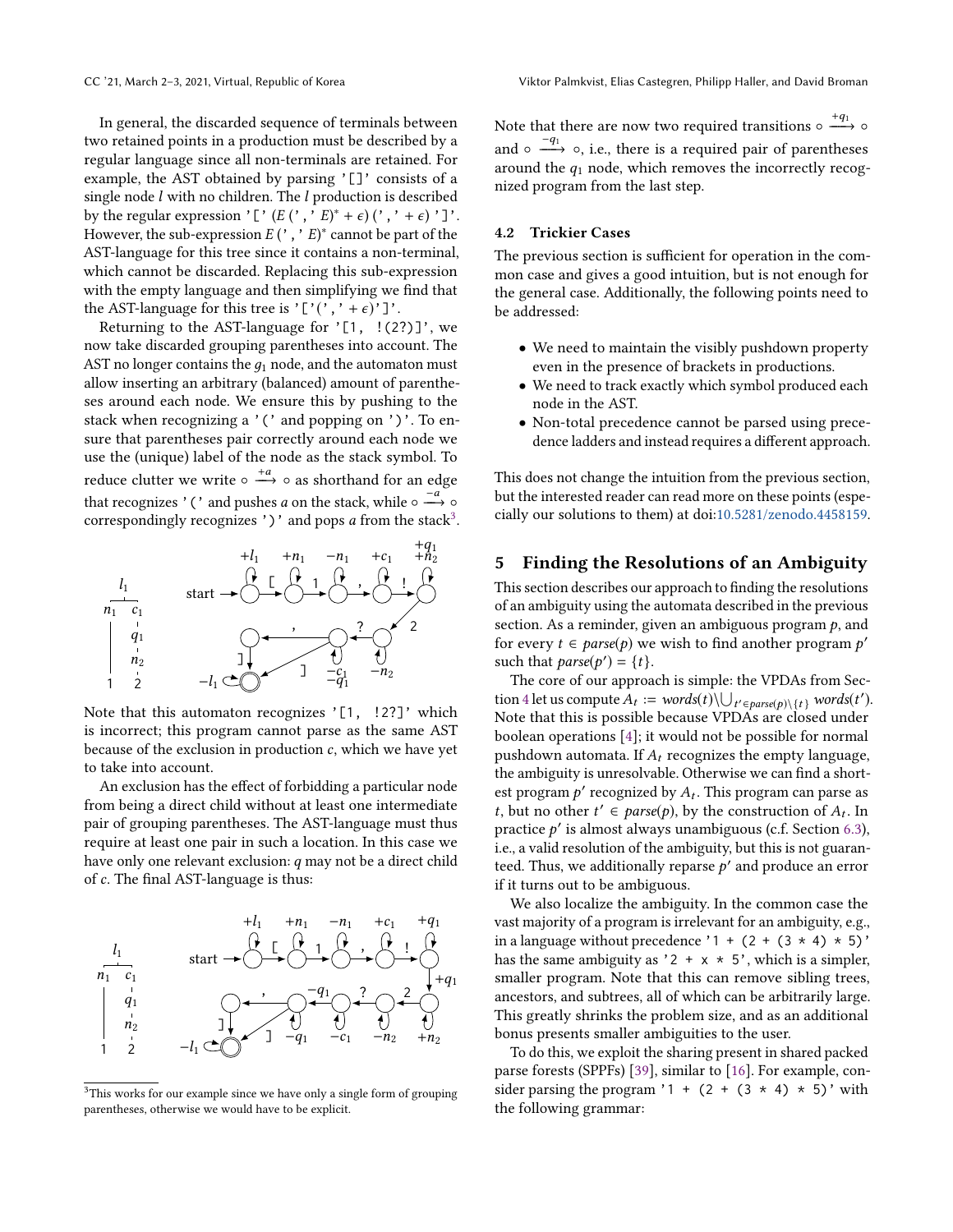<span id="page-6-1"></span>

<span id="page-6-2"></span>Figure 4. Two ASTs describing an ambiguous program.



Figure 5. An SPPF describing the same program as Figure [4.](#page-6-1)

|  | Productions             |                                                |
|--|-------------------------|------------------------------------------------|
|  |                         | $E \rightarrow a : E' + \overline{E}$ Grouping |
|  |                         | $E \rightarrow m: E' * E' (E')'$               |
|  | $E \rightarrow n$ : Int |                                                |
|  |                         |                                                |

Figure [4](#page-6-1) shows the two valid ASTs (the node indices are chosen to reflect possible sharing). Displaying these two trees as a single SPPF (Figure [5\)](#page-6-2) makes the possible sharing explicit. Note that there is an ambiguity beginning in the right child of  $a_1$  (which could be either  $m_1$  or  $a_2$ ) and that the ambiguity "stops" at  $n_2$ ,  $m_3$ , and  $n_5$ ; these descendants are shared amongst all alternatives. We can extend our approach for finding ambiguity resolutions to use this information in a fairly straightforward manner: instead of looking at the full ASTs we consider the subtrees rooted in  $m_1$  and  $a_2$ , and instead of computing the full AST-language for  $n_2$ ,  $m_3$ , and  $n_5$  we treat them as new unique terminals.

This can give us drastically smaller automata, but it has an additional benefit: it can split a single ambiguous program into multiple independent ambiguities. For example, consider the program  $(1 + 2 + 3) + (4 + 5 + 6 +$ 7)'. Without localization this is an ambiguous program with 10 ASTs, but with localization it is an ambiguous program containing two independent ambiguities with 2 and 5 alternatives, respectively. Additionally, each of the 7 subtrees in the localized version is smaller than each of the 10 trees in the non-localized version. Without localization the amount

of work grows multiplicatively, with localization it grows additively.

Because of these advantages, our implementation parses directly to SPPFs, as opposed to sets of parse trees, as we have presented thus far.

#### <span id="page-6-0"></span>6 Implementation and Evaluation

This section describes and evaluates our implementation to substantiate our claims in Section [1.](#page-0-0)

#### 6.1 Implementation and Optimizations

Our implementation consists of ∼4.4k lines of Haskell including a custom Earley [\[17\]](#page-10-20) parser using optimizations presented in [\[6,](#page-10-21) [28\]](#page-10-22), written to produce SPPFs [\[36\]](#page-11-6). The parser is written as a separate (but unpublished) package and handles grammars in LR(\*) in linear time (since it uses [\[28\]](#page-10-22)). Our VPDA operations follow [\[4\]](#page-10-15) rather directly, thus there is likely space for optimization. Regardless, these operations have high time complexities, thus we also implement a shortcut: we simulate all of the VPDAs in lockstep along all possible paths until we find a word that is accepted by only one of them. This skips determinizing the VPDAs and computing differences, meaning it is typically faster than computing  $A_t$  for each t, but it is not guaranteed to terminate. In particular, simulating in lockstep might not terminate on an unresolvable ambiguity. When analyzing an ambiguity we start both of these processes and pick the result from the one that produces an answer first.

Figure [6](#page-7-2) illustrates the path from an ambiguous program to an ambiguity error. We first parse the program into an SPPF, then use localization to produce a set of ASTs per ambiguity. For each ambiguity we continue by constructing the AST-language for each AST and attempt to find resolutions. As mentioned, we do this in two ways in parallel; simulating in lockstep (which directly produces a program for each AST), and computing  $A_t$  followed by finding a shortest recognized program for each. We pick the results from whichever finishes first and finally present each found program as a resolution. The ASTs for which no unambiguous program was found are unresolvable and are presented as such.

Our property-based testing approach for finding ambiguities in grammars, which should find unresolvably ambiguous grammars before they reach a user, uses an off-the-shelf PBT library $4$  to generate concrete syntax trees (CSTs). In brief, the generator works by randomly picking productions with equal probabilities for each occurrence of a non-terminal, then at a certain depth switching to a modified grammar from which recursion has been removed. The depth differs per run; we start with smaller trees and then increase the size over time. The produced CST is then flattened, parsed, and taken through the path in Figure [6.](#page-7-2)

<span id="page-6-3"></span><sup>4</sup>Hedgehog: <https://hackage.haskell.org/package/hedgehog>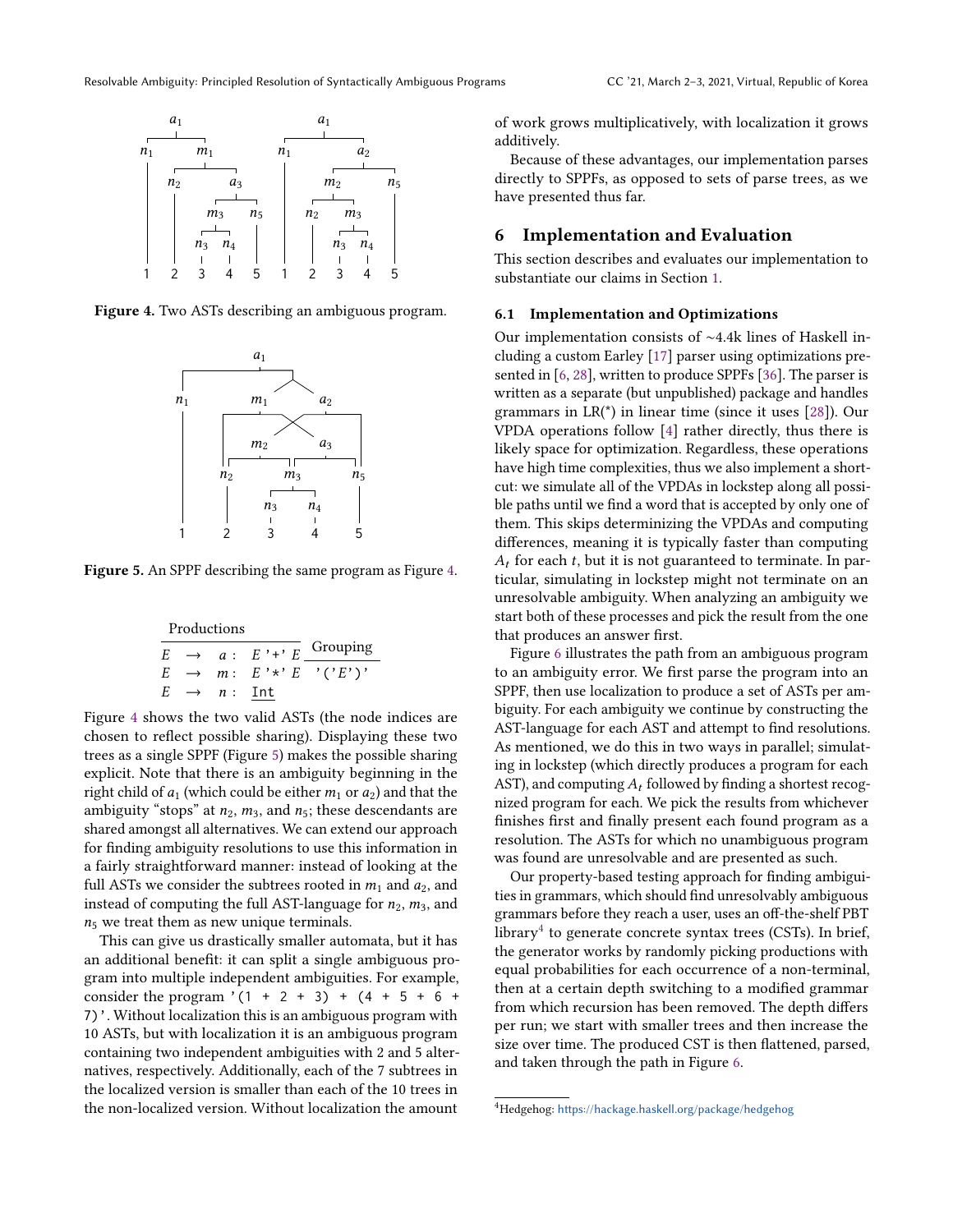<span id="page-7-2"></span>

Figure 6. The path from an ambiguous program to an ambiguity error message, in two parts. Left: ambiguous program to a set of ambiguities, right: single ambiguity to ambiguity error.

The entire implementation can be found on GitHub<sup>[5](#page-7-3)</sup>.

#### <span id="page-7-0"></span>6.2 Experimental Setup

We have created a total of 122 language fragments, consisting of one to seven productions each, where the vast majority have only one production. These fragments are created to follow the syntax of constructs available in three general-purpose programming languages and two DSLs: Haskell, OCaml, JavaScript, LINQ, and ScalaTest.<sup>[6](#page-7-4)</sup> Examples include list comprehensions, match-expressions, if, lambdas, do-notation, operator sections, assertions, and LINQexpressions. To enable reasonable compositions, we have ensured that all fragments use the same non-terminals for top-level declarations, statements, expressions, patterns, and types, and also that each production has a globally unique label. This enables the generation of composed grammars which, e.g., allow expressions mixing productions from Haskell, OCaml and JavaScript.

Composition is then a matter of picking a random subset of the 122 fragments of a desirable size, with a few restrictions. We have designated some fragments to be mutually exclusive, since they introduce trivially unresolvable ambiguities. We consider an unresolvable ambiguity trivial in two cases:

- Two productions have exactly the same right-hand side, e.g., JavaScript boolean negation and OCaml dereferencing both use '!' as a prefix operator.
- Two productions have almost exactly the same syntax, and they express the same concept in two different languages. For example, lists in Haskell and arrays in JavaScript are not exactly the same, JavaScript allows spread syntax ([a, ...bs]) and a trailing comma, but they represent the same concept and the Haskell syntax is a subset of the JavaScript syntax.

We construct 2000 composed languages consisting of 1 to 100 language fragments (20 languages per size), then run our PBT tool on them to collect data. Each run of the PBT tool generates 100 programs which we then parse and analyze. Each language gets up to two runs of the tool: once to look for unresolvable ambiguities, and if that finds nothing, once to look for resolvable ambiguities. The results let us classify the languages as:

Unresolvably ambiguous if the first finds something.

Resolvably ambiguous if the second finds something. Unambiguos if neither run finds anything.

Note that due to the nature of randomized testing, the last two classifications are merely *probable:* tests can only prove the presence of issues (here, ambiguities), not their absence.

The data in this section is produced on a machine with an Intel Xeon Gold 6136 (12 cores) and 62 GiB of RAM. Additionally, we have data from a laptop with an Intel Core i7-8550U (4 cores) and 16 GiB of RAM.

All data from the experiment, including language fragments, logs, and a compiled executable can be found in a Docker image at doi[:10.5281/zenodo.4458159.](https://doi.org/10.5281/zenodo.4458159)

The running time of this experiment was ∼19h 17min.

#### <span id="page-7-1"></span>6.3 Results

Figure [7](#page-8-1) shows the number of composed languages for each category of ambiguity as a stacked area graph, plotted by the number of productions. Note that the number of resolvable languages is significantly larger than of those that are merely unambiguous, and that ambiguity appears almost immediately.

Figure [7](#page-8-1) also shows where our approach produces an incorrect result; the red area represents languages where at least one suggested resolution did not fully resolve the ambiguity. As outlined in Section [5,](#page-5-0) this is an expected result, and it appears that roughly 28% of the random compositions exhibit this behavior. However, this only appears to happen on unresolvable languages, i.e., our approach still handles resolvably ambiguous languages correctly.

Figure [8](#page-8-1) shows the distribution of running times of analyses on single ambiguities. This represents the time needed to produce an ambiguity error to an end-user. Note the timeout at 10s, 7.5% did not finish before this point. However, most runs finish quickly with a long tail, e.g., 87% have finished by 1s and 89% by 2s. Additionally, even in cases of timeout we can still pinpoint the location of the ambiguity and show it to the user, since localization is a simple traversal of the SPPF (benchmarks suggest ∼3% of runtime, compared to ∼90% for analysis and ∼7% for parsing).

Figure [9](#page-8-1) displays the distribution of running times for the PBT tool, split by whether the tool encountered the kind of ambiguity it was looking for or not. This represents the time a language designer needs to wait to know what kind of ambiguities are present in their language. Note that the

<span id="page-7-3"></span><sup>5</sup><https://github.com/miking-lang/syncon>

<span id="page-7-4"></span><sup>6</sup>ScalaTest: <https://www.scalatest.org/>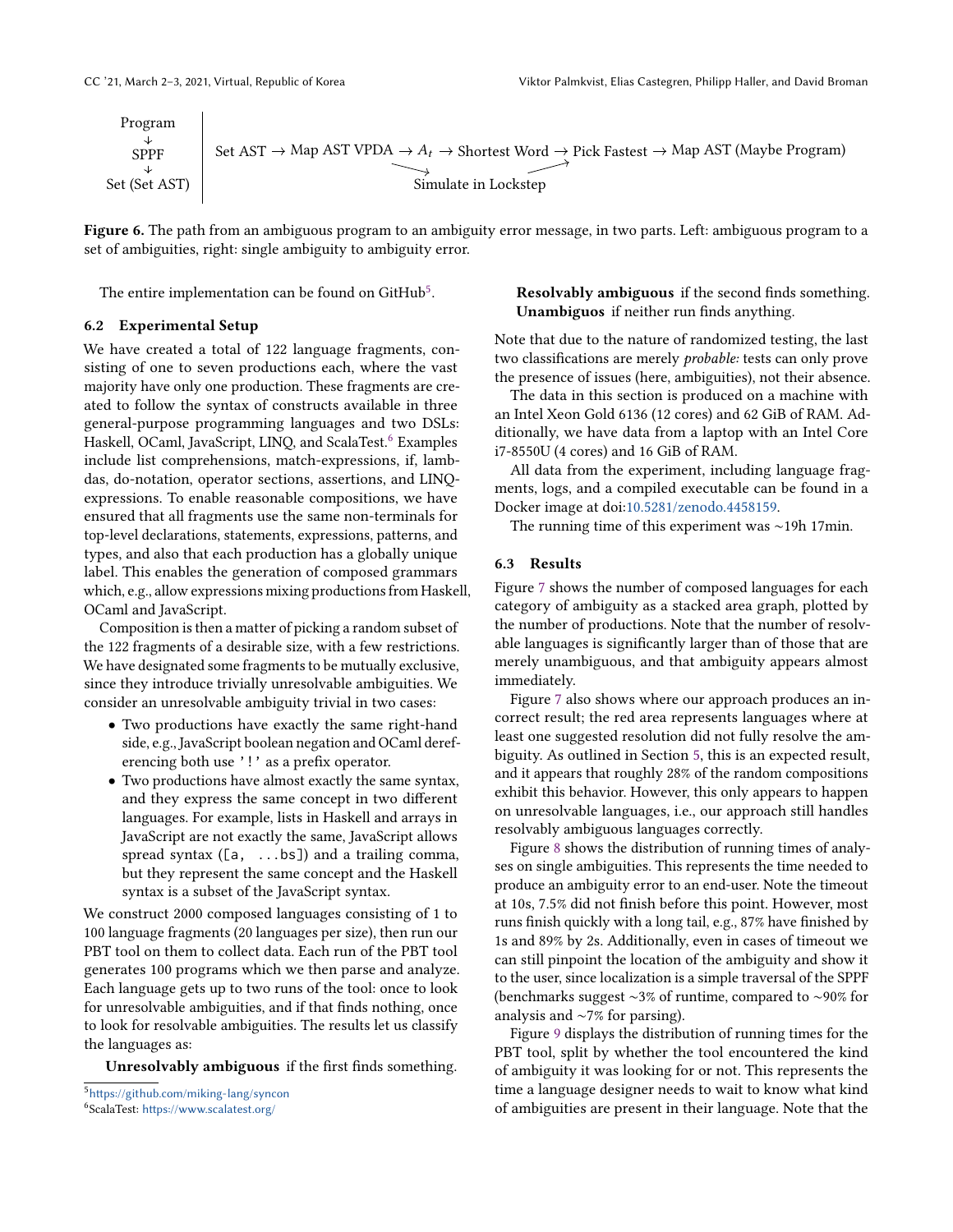Resolvable Ambiguity: Principled Resolution of Syntactically Ambiguous Programs CC '21, March 2-3, 2021, Virtual, Republic of Korea

<span id="page-8-1"></span>

Figure 7. The distribution of unambiguous (green), resolvably ambiguous (blue), and unresolvably ambiguous grammars (orange and red), by number of productions.



Figure 8. The normalized cumulative frequency of ambiguity analysis running times.



Figure 9. The normalized cumulative frequency of PBT running times where an ambiguity (of either kind) was found (orange) or not (blue). Each line ends at the slowest run.

frequencies are normalized for comparison. Most runs finish quickly, especially when ambiguity is found. This means that you typically get a quick answer when there is something you need to address in the grammar, otherwise you may need to wait a few minutes. For example, 95% of runs that find an ambiguity finish before 1s, while 95% of runs that do not find an ambiguity finish before 5min.

However, Figure [8](#page-8-1) suggests that the timeout has sharply diminishing returns. Rerunning the experiment with 1s timeout instead of 10s corroborates this: 1938/2000 languages received the same classification, while the total running time of the experiment went from ∼19h 17min to ∼3h 34min. Of the languages that changed classifications, 43 received a less ambiguous class and 19 received a more ambiguous class. Recall that a more ambiguous class is the result of a concrete example, i.e., a more ambiguous class is more correct. We expect some languages to be reclassified since PBT is based on randomness, but the low number of changes bodes well for the accuracy of the approach.

Testing the same languages on a laptop with 1s timeout also produces similar results. Total running time was ∼3h 54min, 51 languages received a less ambiguous label, and 11 languages received a more ambiguous label. The results are thus comparable, even on a weaker machine.

#### 6.4 Case Study: Informal OCaml Grammar

We have additionally created a mostly complete grammar of OCaml (339 productions), to explore the applicability of our approach in a non-compositional context. Our grammar follows the informal grammar presented in the OCaml manual [\[29\]](#page-10-23), which is meant to be understandable to users, but it is ambiguous. Many (though not all) of the ambiguities that arise are resolvable, whereby our implementation produces suggested resolutions. One interesting example (originally from [\[31\]](#page-10-3)) is that of nested **match**-expressions. OCaml ignores whitespace and uses longest match to disambiguate nested matches, thus the following code has a type error:

|  | match 1 with                  |  |
|--|-------------------------------|--|
|  | $\vert$ 1 -> match "one" with |  |
|  | ∣str -> str                   |  |
|  | 2 -> "two"                    |  |

The issue is that the match-arm on the last line was intended to belong to the outer match, but OCaml puts it with the inner one. Our implementation instead sees an ambiguity and suggests putting parentheses to clarify. This is thus a case where resolvable ambiguity can present an error with a concrete solution to the problem, while OCaml might not present an error at all; if the types agreed the code would be silently wrong.

As a contrasting example, where it is not useful to leave disambiguation to the user, consider the expression 'Foo.bar'. The informal grammar gives two possible interpretations: it is either a qualified value 'bar' in the module 'Foo', or an access of the field 'bar' of the nullary constructor 'Foo'. OCaml uses the former, since the latter can never typecheck. Our implementation finds the ambiguity and reports it as unresolvable; the field access can be written as '(Foo).bar' but the qualified value has no other written form (expressions can be surrounded by parentheses, modules in a qualified name cannot).

#### <span id="page-8-0"></span>6.5 Limitations

This section describes the limitations we have encountered while designing grammars using our tool.

6.5.1 Longest Match. Some commonly occurring language constructs depend on longest match to ensure that their syntax is unambiguous, perhaps most commonly if-then-else, commonly referred to as the "dangling else" problem. Our tool presently does not support this, which means that a language designer cannot disambiguate a grammar based on longest match, but it may still be possible for a programmer to disambiguate their program if the ambiguity is resolvable. Dangling else in particular is resolvable, see Figure [1b.](#page-2-1)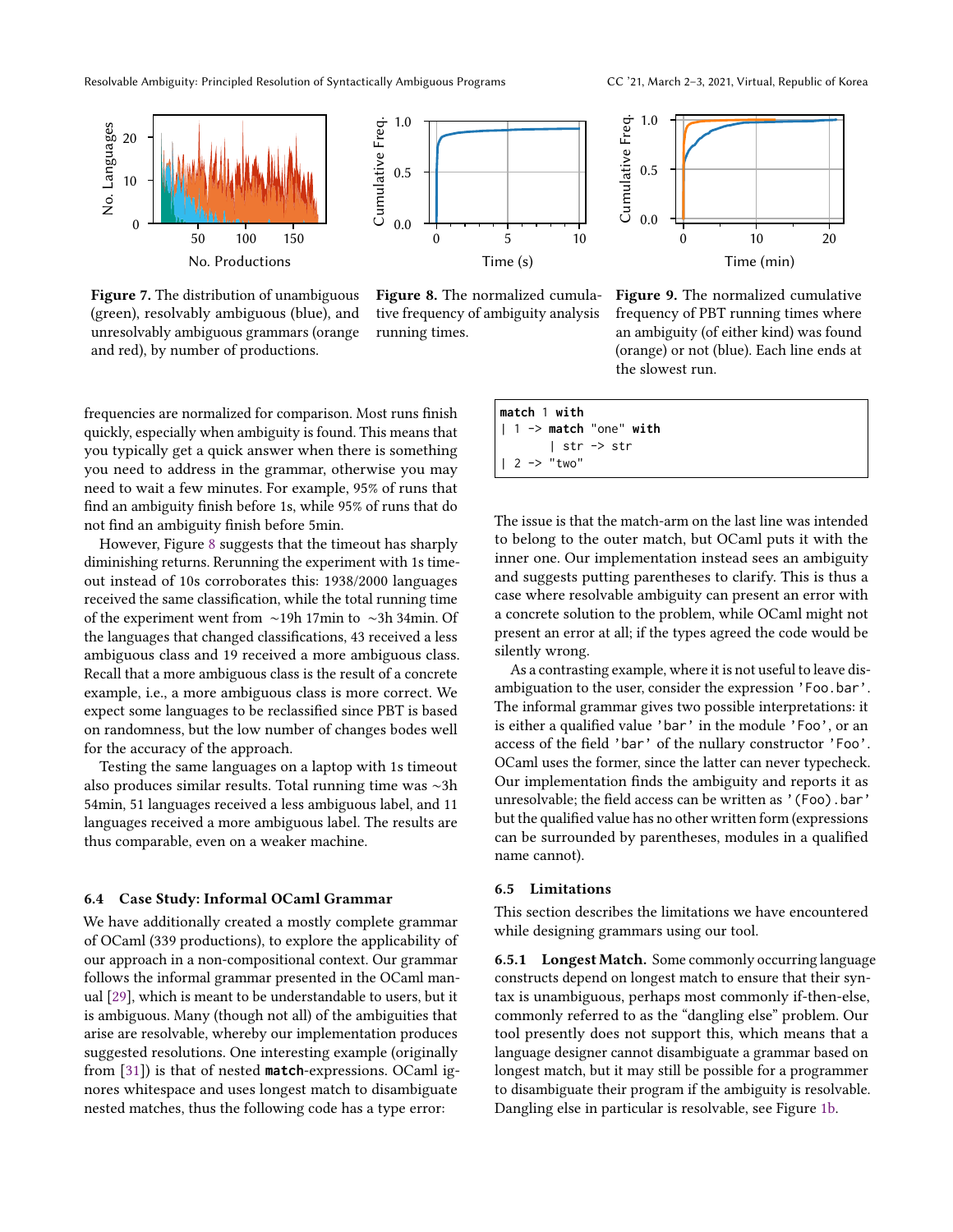<span id="page-9-0"></span>6.5.2 Low Precedence Unary Operators. Precedence ladders can change the recognized language in the presence of low-precedence unary operators [\[1\]](#page-9-1). For example, using normal CFGs, a language containing addition, let-expressions, and numeric literals could be written naively (left) or with a precedence ladder (right):

$$
E_1 \rightarrow 'let' Ident
$$
\n
$$
E \rightarrow 'let' Ident
$$
\n
$$
'='E' in' E
$$
\n
$$
E \rightarrow E''*E
$$
\n
$$
E_2 \rightarrow E_3
$$
\n
$$
E_3 \rightarrow Int
$$
\n
$$
E_4 \rightarrow E_4
$$
\n
$$
E_5 \rightarrow E_5
$$
\n
$$
E_6 \rightarrow Int
$$
\n
$$
E_7 \rightarrow E_8
$$
\n
$$
E_8 \rightarrow Int
$$
\n
$$
E_9 \rightarrow Int
$$

The left language recognizes  $1 + \text{let } x = 2 \text{ in } 3 \text{ while the}$ right does not. Since our approach is based on precedence ladders we retain this limitation.

#### 7 Previous and Related Work

In our previous work [\[31\]](#page-10-3) we also create languages through composition and show ambiguity errors to users. However, the errors merely present a shallow view of the ASTs of the alternatives, no suggested resolutions, which are instead left for future work. This paper solves that problem.

Our related work falls in three categories: syntax definition formalisms (including subclasses of CFGs), language frameworks, and other approaches to ambiguity.

Afroozeh et al. [\[2\]](#page-10-18)'s operator ambiguity removal patterns strongly resemble the exclusions presented in this paper. However, in special-casing (what in this paper would be) exclusions on left and right-recursions in productions they correctly handle low precedence unary operators (c.f. Section [6.5.2\)](#page-9-0). Integrating these ideas, and later continuations [\[15\]](#page-10-24) with our approach could be interesting future work.

Danielsson and Norell [\[14\]](#page-10-12) give a method for specifying grammars for expressions containing mixfix operators. They allow non-transitive, non-total precedence, and similar to our approach, they do not reject ambiguous grammars, only ambiguous parses. They also introduce a concept of precedence correct expressions; expressions where direct children must have higher precedence than parents. This is more restrictive than our approach, e.g., in a language where  $'$ +' and ' $*$ ' have no defined relative precedence they reject '1 + 2  $\star$  3' as syntactically invalid, while we parse it as an ambiguous expression.

Parsing expression grammars [\[20\]](#page-10-25) sidestep the issue of ambiguity by not introducing it at all. However, this also loses the potential gains of leaving certain ambiguities. Additionally, since the ordering of productions matter, composition of languages must be ordered, and the interactions between composed languages becomes non-obvious.

Most commonly used parser generators are based on unambiguous CFG subclasses, e.g., LL(k), LR(k), or LR(\*). Others do not fit neatly in the Chomsky hierarchy, but still produce

a single parse tree per parse, e.g.,  $LL({}^*)$  [\[32\]](#page-10-26) and  $ALL({}^*)$  [\[33\]](#page-11-7). Yet others produce multiple parse trees or other forms of parse forests, e.g., GLR [\[27\]](#page-10-27), GLL [\[37\]](#page-11-8), and Earley [\[17\]](#page-10-20).

Silver [\[40\]](#page-11-1), a system for defining extensible languages using attribute grammars, and its associated parser Copper [\[41\]](#page-11-9) have a "Modular Well-Definedness Analysis" [\[24\]](#page-10-8), the syntactic component of which can be found in [\[35\]](#page-11-10). This analysis guarantees that the composition of a base language and any number of extensions that have passed the analysis will compose to a grammar in LALR(1). This language class is more restrictive than resolvably ambiguous languages.

The detection of ambiguity in context-free grammars is undecidable in general [\[11\]](#page-10-4), yet numerous heuristic approaches exist. Examples include linguistic characterizations and regular language approximations [\[8\]](#page-10-7), using SAT-solvers [\[5\]](#page-10-5), and other conservative approaches [\[34\]](#page-11-11), For an overview, and additional approaches, see the PhD thesis of Basten [\[7\]](#page-10-6).

SDF in its various versions [\[16,](#page-10-13) [22,](#page-10-17) [42\]](#page-11-4) is the parser component of several language development tools (e.g. [\[25,](#page-10-28) [30\]](#page-10-2)). It uses a general parser (in the case of SDF3, SGLR[\[16,](#page-10-13) [42\]](#page-11-4)) and allows various forms of disambiguation, e.g., precedence and associativity, but also more advanced features such as layout [\[19\]](#page-10-29) and typechecking [\[9\]](#page-10-30). In case of ambiguity, SDF produces an SPPF containing all valid ASTs.

#### 8 Conclusion

In this paper, we introduce the concept of resolvable ambiguity. A language grammar is resolvably ambiguous if all ambiguities can be resolved by the end-user at parse time. We develop a method to compute resolutions based on visibly-pushdown automata and show how ambiguity localization can be performed. We evaluate our approach by implementing a toolchain that is based on property-based testing. The experiment shows (i) that our approach can handle significantly more cases of language compositions compared to state-of-the-art methods requiring unambiguous grammars, and (ii) that the toolchain is fast enough for practical use. An interesting direction of future work is to investigate conservative methods for determining resolvable ambiguity statically.

#### Acknowledgments

This project is financially supported by the Swedish Foundation for Strategic Research (FFL15-0032) and partially supported by the Wallenberg AI, Autonomous Systems and Software Program (WASP) funded by the Knut and Alice Wallenberg Foundation. The authors would like to thank the anonymous reviewers, Eelco Visser, and Sebastian Erdweg for valuable feedback.

#### References

<span id="page-9-1"></span>[1] Annika Aasa. 1995. Precedences in Specifications and Implementations of Programming Languages. Theoretical Computer Science 142, 1 (May 1995), 3–26. [https://doi.org/10.1016/0304-3975\(95\)90680-J](https://doi.org/10.1016/0304-3975(95)90680-J)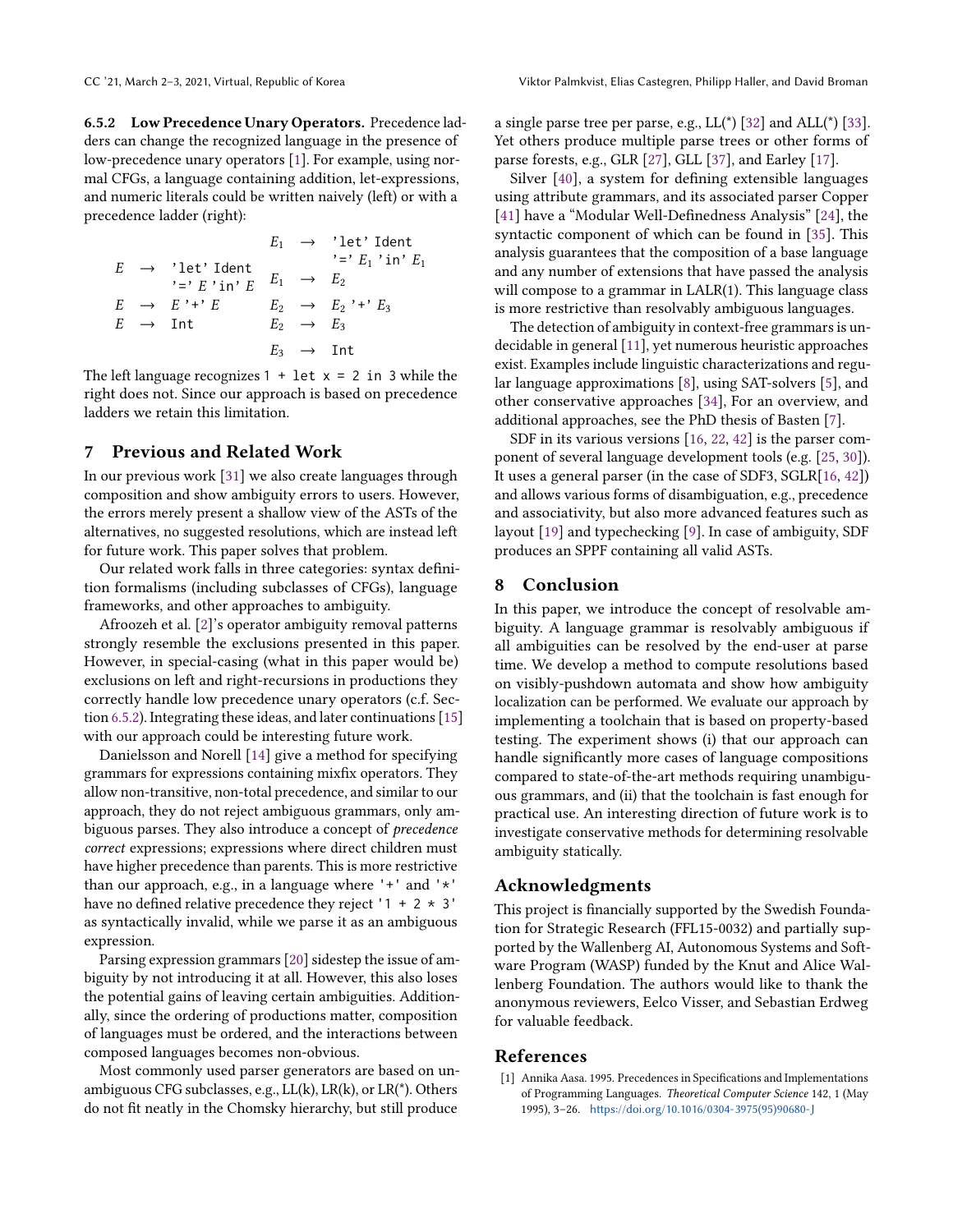- <span id="page-10-18"></span>[2] Ali Afroozeh, Mark van den Brand, Adrian Johnstone, Elizabeth Scott, and Jurgen Vinju. 2013. Safe Specification of Operator Precedence Rules. In Software Language Engineering (Lecture Notes in Computer Science), Martin Erwig, Richard F. Paige, and Eric Van Wyk (Eds.). Springer International Publishing, 137–156. [https://doi.org/10.1007/](https://doi.org/10.1007/978-3-319-02654-1_8) [978-3-319-02654-1\\_8](https://doi.org/10.1007/978-3-319-02654-1_8)
- <span id="page-10-9"></span>[3] Alfred V. Aho, Monica S. Lam, Ravi Sethi, and Jeffrey D. Ullman. 2006. Compilers: Principles, Techniques, and Tools (second ed.). Addison Wesley, Boston.
- <span id="page-10-15"></span>[4] Rajeev Alur and P. Madhusudan. 2004. Visibly Pushdown Languages. In Proceedings of the Thirty-Sixth Annual ACM Symposium on Theory of Computing (STOC '04). ACM, New York, NY, USA, 202–211. [https:](https://doi.org/10.1145/1007352.1007390) [//doi.org/10.1145/1007352.1007390](https://doi.org/10.1145/1007352.1007390)
- <span id="page-10-5"></span>[5] Roland Axelsson, Keijo Heljanko, and Martin Lange. 2008. Analyzing Context-Free Grammars Using an Incremental SAT Solver. In Automata, Languages and Programming (Lecture Notes in Computer Science), Luca Aceto, Ivan Damgård, Leslie Ann Goldberg, Magnús M. Halldórsson, Anna Ingólfsdóttir, and Igor Walukiewicz (Eds.). Springer Berlin Heidelberg, 410–422. [https://doi.org/10.1007/978-3-540-70583-](https://doi.org/10.1007/978-3-540-70583-3_34) [3\\_34](https://doi.org/10.1007/978-3-540-70583-3_34)
- <span id="page-10-21"></span>[6] John Aycock and R. Nigel Horspool. 2002. Practical Earley Parsing. Comput. J. 45, 6 (2002), 620–630. [https://doi.org/10.1093/comjnl/45.6.](https://doi.org/10.1093/comjnl/45.6.620) [620](https://doi.org/10.1093/comjnl/45.6.620)
- <span id="page-10-6"></span>[7] Bas Basten. 2011. Ambiguity Detection for Programming Language Grammars. Ph.D. Dissertation. Universiteit van Amsterdam.
- <span id="page-10-7"></span>[8] Claus Brabrand, Robert Giegerich, and Anders Møller. 2007. Analyzing Ambiguity of Context-Free Grammars. In Implementation and Application of Automata (Lecture Notes in Computer Science), Jan Holub and Jan Žďárek (Eds.). Springer Berlin Heidelberg, 214–225. [https://doi.org/10.1007/978-3-540-76336-9\\_21](https://doi.org/10.1007/978-3-540-76336-9_21)
- <span id="page-10-30"></span>[9] Martin Bravenboer, Rob Vermaas, Jurgen Vinju, and Eelco Visser. 2005. Generalized Type-Based Disambiguation of Meta Programs with Concrete Object Syntax. In Generative Programming and Component Engineering (Lecture Notes in Computer Science), Robert Glück and Michael Lowry (Eds.). Springer, Berlin, Heidelberg, 157–172. [https://doi.org/10.1007/11561347\\_12](https://doi.org/10.1007/11561347_12)
- <span id="page-10-0"></span>[10] David Broman. 2019. A Vision of Miking: Interactive Programmatic Modeling, Sound Language Composition, and Self-Learning Compilation. In Proceedings of the 12th ACM SIGPLAN International Conference on Software Language Engineering (SLE 2019). Association for Computing Machinery, New York, NY, USA, 55–60. [https:](https://doi.org/10.1145/3357766.3359531) [//doi.org/10.1145/3357766.3359531](https://doi.org/10.1145/3357766.3359531)
- <span id="page-10-4"></span>[11] David G. Cantor. 1962. On The Ambiguity Problem of Backus Systems. J. ACM 9, 4 (Oct. 1962), 477–479. [https://doi.org/10.1145/321138.](https://doi.org/10.1145/321138.321145) [321145](https://doi.org/10.1145/321138.321145)
- <span id="page-10-14"></span>[12] Koen Claessen and John Hughes. 2000. QuickCheck: A Lightweight Tool for Random Testing of Haskell Programs. In Proceedings of the Fifth ACM SIGPLAN International Conference on Functional Programming, ICFP. 268–279. <https://doi.org/10.1145/1988042.1988046>
- <span id="page-10-10"></span>[13] Keith Cooper and Linda Torczon. 2011. Engineering a Compiler (second ed.). Elsevier.
- <span id="page-10-12"></span>[14] Nils Anders Danielsson and Ulf Norell. 2011. Parsing Mixfix Operators. In Implementation and Application of Functional Languages (Lecture Notes in Computer Science), Sven-Bodo Scholz and Olaf Chitil (Eds.). Springer Berlin Heidelberg, 80–99. [https://doi.org/10.1007/978-3-642-](https://doi.org/10.1007/978-3-642-24452-0_5) [24452-0\\_5](https://doi.org/10.1007/978-3-642-24452-0_5)
- <span id="page-10-24"></span>[15] Luís Eduardo de Souza Amorim, Michael J. Steindorfer, and Eelco Visser. 2018. Towards Zero-Overhead Disambiguation of Deep Priority Conflicts. Programming Journal 2, 3 (2018), 13. [https://doi.org/10.](https://doi.org/10.22152/programming-journal.org/2018/2/13) [22152/programming-journal.org/2018/2/13](https://doi.org/10.22152/programming-journal.org/2018/2/13)
- <span id="page-10-13"></span>[16] Luís Eduardo de Souza Amorim and Eelco Visser. 2020. Multi-Purpose Syntax Definition with SDF3. In Software Engineering and Formal Methods (Lecture Notes in Computer Science), Frank de Boer and Antonio Cerone (Eds.). Springer International Publishing, Cham, 1–23.

#### [https://doi.org/10.1007/978-3-030-58768-0\\_1](https://doi.org/10.1007/978-3-030-58768-0_1)

- <span id="page-10-20"></span>[17] Jay Earley. 1970. An Efficient Context-Free Parsing Algorithm. Commun. ACM 13, 2 (Feb. 1970), 94–102. [https://doi.org/10.1145/362007.](https://doi.org/10.1145/362007.362035) [362035](https://doi.org/10.1145/362007.362035)
- <span id="page-10-1"></span>[18] Torbjörn Ekman and Görel Hedin. 2007. The JastAdd System — Modular Extensible Compiler Construction. Science of Computer Programming 69, 1 (Dec. 2007), 14–26. [https://doi.org/10.1016/j.scico.2007.02.](https://doi.org/10.1016/j.scico.2007.02.003) [003](https://doi.org/10.1016/j.scico.2007.02.003)
- <span id="page-10-29"></span>[19] Sebastian Erdweg, Tillmann Rendel, Christian Kästner, and Klaus Ostermann. 2013. Layout-Sensitive Generalized Parsing. In Software Language Engineering (Lecture Notes in Computer Science), Krzysztof Czarnecki and Görel Hedin (Eds.). Springer Berlin Heidelberg, 244–263. [https://doi.org/10.1007/978-3-642-36089-3\\_14](https://doi.org/10.1007/978-3-642-36089-3_14)
- <span id="page-10-25"></span>[20] Bryan Ford. 2004. Parsing Expression Grammars: A Recognition-Based Syntactic Foundation. In Proceedings of the 31st ACM SIGPLAN-SIGACT Symposium on Principles of Programming Languages (POPL '04). ACM, New York, NY, USA, 111–122. <https://doi.org/10.1145/964001.964011>
- <span id="page-10-11"></span>[21] Seymour Ginsburg and Joseph Ullian. 1966. Ambiguity in Context Free Languages. J. ACM 13, 1 (Jan. 1966), 62–89. [https://doi.org/10.](https://doi.org/10.1145/321312.321318) [1145/321312.321318](https://doi.org/10.1145/321312.321318)
- <span id="page-10-17"></span>[22] J. Heering, P. R. H. Hendriks, P. Klint, and J. Rekers. 1989. The Syntax Definition Formalism SDF—Reference Manual—. SIGPLAN Not. 24, 11 (Nov. 1989), 43–75. <https://doi.org/10.1145/71605.71607>
- <span id="page-10-16"></span>[23] Trevor Jim and Yitzhak Mandelbaum. 2010. Efficient Earley Parsing with Regular Right-Hand Sides. Electronic Notes in Theoretical Computer Science 253, 7 (Sept. 2010), 135–148. [https://doi.org/10.1016/j.](https://doi.org/10.1016/j.entcs.2010.08.037) [entcs.2010.08.037](https://doi.org/10.1016/j.entcs.2010.08.037)
- <span id="page-10-8"></span>[24] Ted Kaminski and Eric Van Wyk. 2013. Modular Well-Definedness Analysis for Attribute Grammars. In Software Language Engineering (Lecture Notes in Computer Science), Krzysztof Czarnecki and Görel Hedin (Eds.). Springer Berlin Heidelberg, 352–371. [https://doi.org/10.](https://doi.org/10.1007/978-3-642-36089-3_20) [1007/978-3-642-36089-3\\_20](https://doi.org/10.1007/978-3-642-36089-3_20)
- <span id="page-10-28"></span>[25] Lennart C.L. Kats and Eelco Visser. 2010. The Spoofax Language Workbench: Rules for Declarative Specification of Languages and IDEs. In Proceedings of the ACM International Conference on Object Oriented Programming Systems Languages and Applications (OOPSLA '10). ACM, New York, NY, USA, 444–463. <https://doi.org/10.1145/1869459.1869497>
- <span id="page-10-19"></span>[26] Paul Klint and Eelco Visser. 1994. Using Filters for the Disambiguation of Context-Free Grammars. In Proceedings of the ASMICS Workshop on Parsing Theory. Tech. Rep. 126–1994, Dipartimento di Scienze dell'Informazione, Università di Milano, Milano, Italy.
- <span id="page-10-27"></span>[27] Bernard Lang. 1974. Deterministic Techniques for Efficient Non-Deterministic Parsers. In Automata, Languages and Programming (Lecture Notes in Computer Science), Jacques Loeckx (Ed.). Springer, Berlin, Heidelberg, 255–269. [https://doi.org/10.1007/978-3-662-21545-6\\_18](https://doi.org/10.1007/978-3-662-21545-6_18)
- <span id="page-10-22"></span>[28] Joop M. I. M. Leo. 1991. A General Context-Free Parsing Algorithm Running in Linear Time on Every LR(k) Grammar without Using Lookahead. Theoretical Computer Science 82, 1 (May 1991), 165–176. [https://doi.org/10.1016/0304-3975\(91\)90180-A](https://doi.org/10.1016/0304-3975(91)90180-A)
- <span id="page-10-23"></span>[29] Xavier Leroy, Damien Doligez, Alain Frisch, Jacques Garrigue, Didier Rémy, and Jérôme Vouillon. 2018. The OCaml System Release 4.07: Documentation and User's Manual. Report.
- <span id="page-10-2"></span>[30] Florian Lorenzen and Sebastian Erdweg. 2016. Sound Type-Dependent Syntactic Language Extension. In Proceedings of the 43rd Annual ACM SIGPLAN-SIGACT Symposium on Principles of Programming Languages (POPL '16). ACM, New York, NY, USA, 204–216. [https://doi.org/10.](https://doi.org/10.1145/2837614.2837644) [1145/2837614.2837644](https://doi.org/10.1145/2837614.2837644)
- <span id="page-10-3"></span>[31] Viktor Palmkvist and David Broman. 2019. Creating Domain-Specific Languages by Composing Syntactical Constructs. In Practical Aspects of Declarative Languages (Lecture Notes in Computer Science), José Júlio Alferes and Moa Johansson (Eds.). Springer International Publishing, 187–203. [https://doi.org/10.1007/978-3-030-05998-9\\_12](https://doi.org/10.1007/978-3-030-05998-9_12)
- <span id="page-10-26"></span>[32] Terence Parr and Kathleen Fisher. 2011. LL(\*): The Foundation of the ANTLR Parser Generator. In Proceedings of the 32Nd ACM